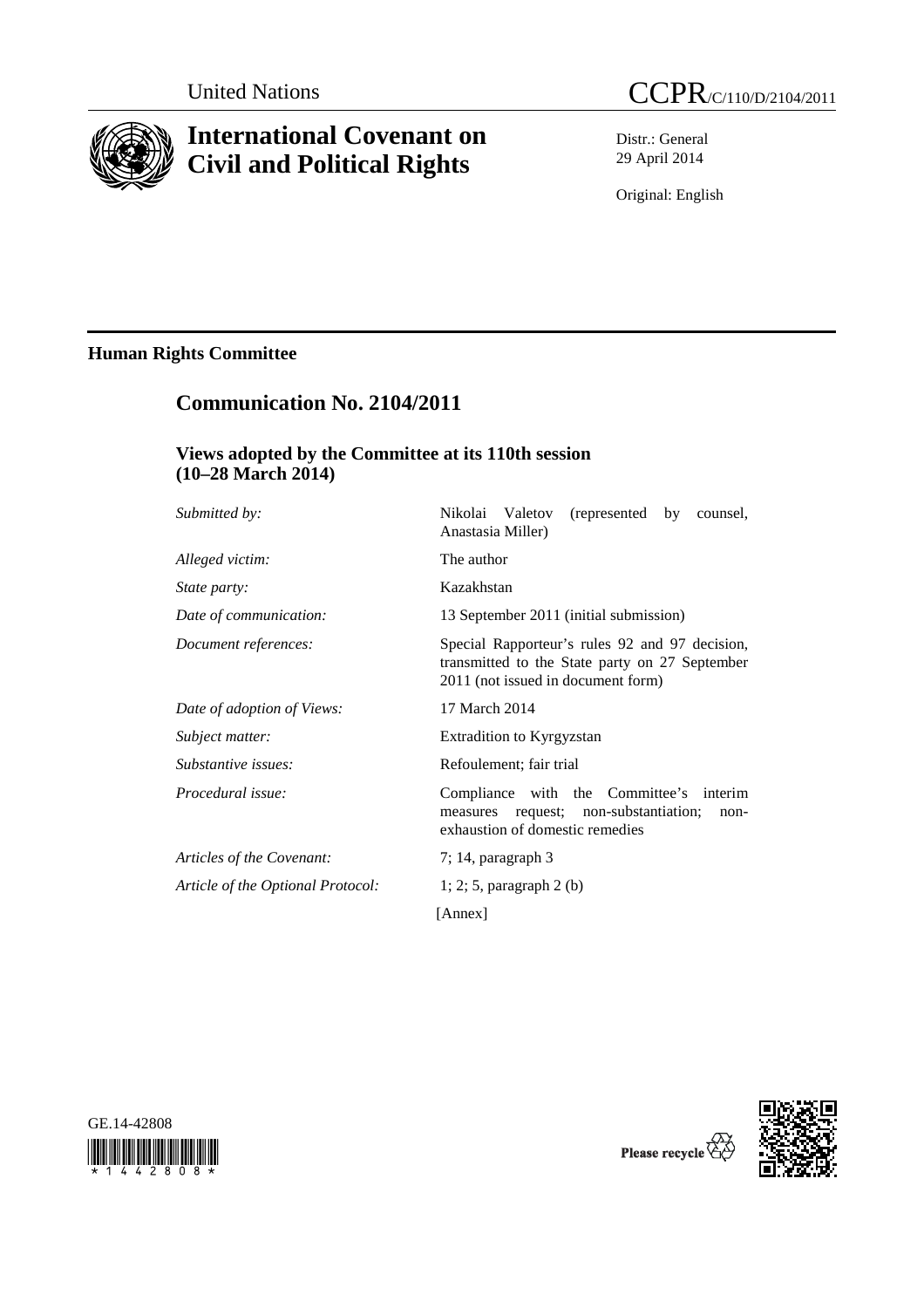## **Annex**

## **Views of the Human Rights Committee under article 5, paragraph 4, of the Optional Protocol to the International Covenant on Civil and Political Rights (110th session)**

concerning

## **Communication No. 2104/2011**\*

| Submitted by:          | (represented by counsel,<br>Nikolai Valetov<br>Anastasia Miller) |
|------------------------|------------------------------------------------------------------|
| Alleged victim:        | The author                                                       |
| <i>State party:</i>    | Kazakhstan                                                       |
| Date of communication: | 13 September 2011 (initial submission)                           |

 *The Human Rights Committee*, established under article 28 of the International Covenant on Civil and Political Rights,

*Meeting* on 17 March 2014,

*Having concluded* its consideration of communication No. 2104/2011, submitted to the Human Rights Committee by Nikolai Valetov under the Optional Protocol to the International Covenant on Civil and Political Rights,

*Having taken into account* all written information made available to it by the author of the communication and the State party,

*Adopts the following*:

#### **Views pursuant to article 5, paragraph 4, of the Optional Protocol**

1.1 The author of the communication is Nikolai Valetov, a national of the Russian Federation, born on 9 May 1952. At the time of submission, he was detained in Kazakhstan and subject to an extradition request to Kyrgyzstan. He submitted that if Kazakhstan proceeded with his extradition to Kyrgyzstan he would be arrested and tortured in violation of article 7 of the International Covenant on Civil and Political Rights. He also alleged to be a victim of violations by Kazakhstan of his rights under article 14, paragraph 3 of the Covenant.<sup>1</sup> The author is represented by counsel, Anastasia Miller of the Kazakhstan International Bureau for Human Rights and Rule of Law.

<sup>\*</sup> The following members of the Committee participated in the examination of the present communication: Mr. Yadh Ben Achour, Mr. Lazhari Bouzid, Ms. Christine Chanet, Mr. Ahmad Amin Fathalla, Mr. Cornelis Flinterman, Mr. Yuji Iwasawa, Mr. Walter Kälin, Ms. Zonke Zanele Majodina, Mr. Gerald L. Neuman, Sir Nigel Rodley, Mr. Victor Manuel Rodríguez-Rescia, Mr. Fabián Omar Salvioli, Ms. Anja Seibert-Fohr, Mr. Yuval Shany, Mr. Konstantine Vardzelashvili, Ms. Margo Waterval and Mr. Andrei Paul Zl<sup>ă</sup>tescu. 1

 $1$  The Optional Protocol entered into force for the State party on 30 September 2009.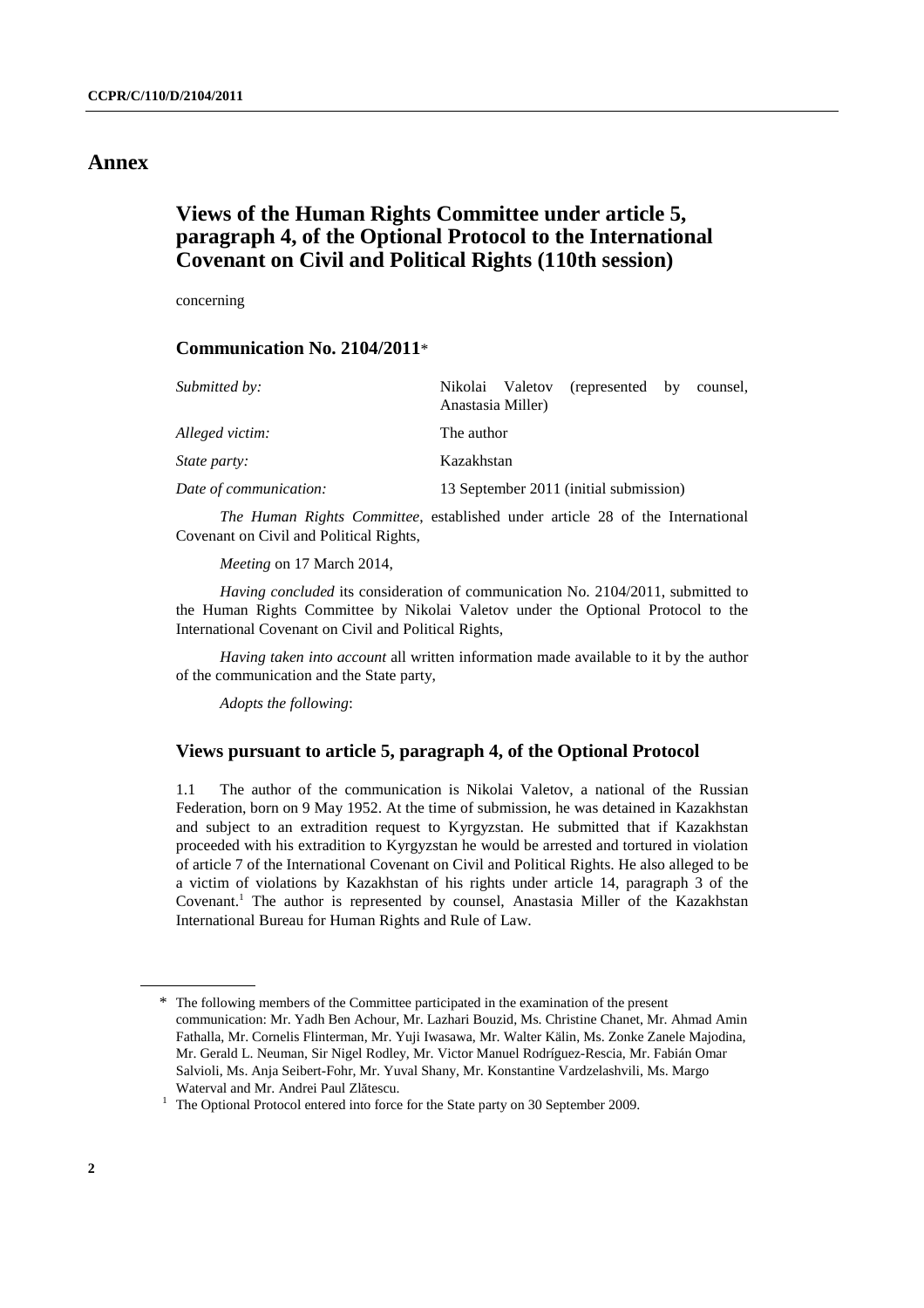1.2 On 27 September 2011, pursuant to rule 92 of the Committee's rules of procedure, the Committee, acting through its Special Rapporteur on new communications and interim measures, requested the State party not to extradite the author while his case is under consideration by the Committee. On 14 October 2011, the Committee received information that the extradition of the author was imminent and reiterated the request for interim measures to the State party. On 21 October 2011, the Committee received information indicating that the author had been extradited to Kyrgyzstan on 14 October 2011. On the same date, the Committee requested the State party to provide clarification as to the whereabouts of Mr. Valetov.

#### **The facts as presented by the author**

2.1 The author submits that, in 2001, he was living in Kyrgyzstan in the home of his niece Antonina Churakova, who had an intimate relationship with a police officer and often hosted "parties" at which police officers gathered to drink. He tried to forbid those gatherings and entered into conflict with some of the police officers. In June 2001, he witnessed his niece murdering her mother-in-law, during a visit to the latter's home.

2.2 The author submits that immediately after the murder he was arrested and accused of the murder and a number of other crimes. He maintains that the criminal charges against him were faked by the Kyrgyzstan police. The author submits that, while in detention, he was tortured: he was handcuffed and hung by the handcuffs, beaten, his fingers were burned, a gas mask was placed on his head and the airholes were repeatedly blocked, he was threatened with rape with a truncheon, he was subjected to electric shocks through his genitalia. The beatings were so severe that his scrotum was "destroyed" and he became an invalid. The author claims that he requested an examination by a doctor several times, but did not receive any medical attention.

2.3 On 23 August 2001, the author escaped from the detention centre in Kyrgyzstan and managed to illegally cross the Kyrgyz border into Kazakhstan. The author submits that he approached a police officer and requested protection and assistance in contacting the Russian Federation authorities. The police officer took away his Russian Federation passport and military ticket and the documents disappeared. From that moment, the authorities instituted proceedings against the author as if he was a citizen of Kazakhstan. He was arrested and charged with numerous crimes<sup>2</sup> allegedly committed in Kazakhstan. On 3 February 2003, the Ryskulovski District Court, among other crimes, convicted the author of theft and robbery, and sentenced him to 16 years' imprisonment. Following numerous appeals the sentence was reduced to 7 years' imprisonment. The author was placed in a correctional colony, from which he escaped in April 2004. After that, at an unspecified date, he returned to Kyrgyzstan.

2.4 On an unspecified date, the author was arrested in Kyrgyzstan after committing a theft. He stated that his name was Tytryshny and he was convicted for theft under that name. He was released from prison in 2005 following an amnesty and returned to Kazakhstan in January 2006. On an unspecified date, he was arrested and a certificate that he was citizen of Kazakhstan was issued. The author submits that the 2001 Kyrgyzstan case had been transmitted to the Kazakhstan law enforcement by Kyrgyzstan in 2002 and that the Kazakh authorities intended to try him on charges related to the 2001 events in Kyrgyzstan, which they would have been entitled to do, if he was a Kazakh citizen. His protests that he was a citizen of the Russian Federation were initially rejected, but,

<sup>&</sup>lt;sup>2</sup> The author was charged with crimes under articles 178, paragraph 2 (Robbery), 175, paragraph 2 (Theft), and 259 (Illegal purchase, transportation or storage for the purposes of marketing, manufacture, processing, shipment or selling of narcotic substances or psychotropic substances).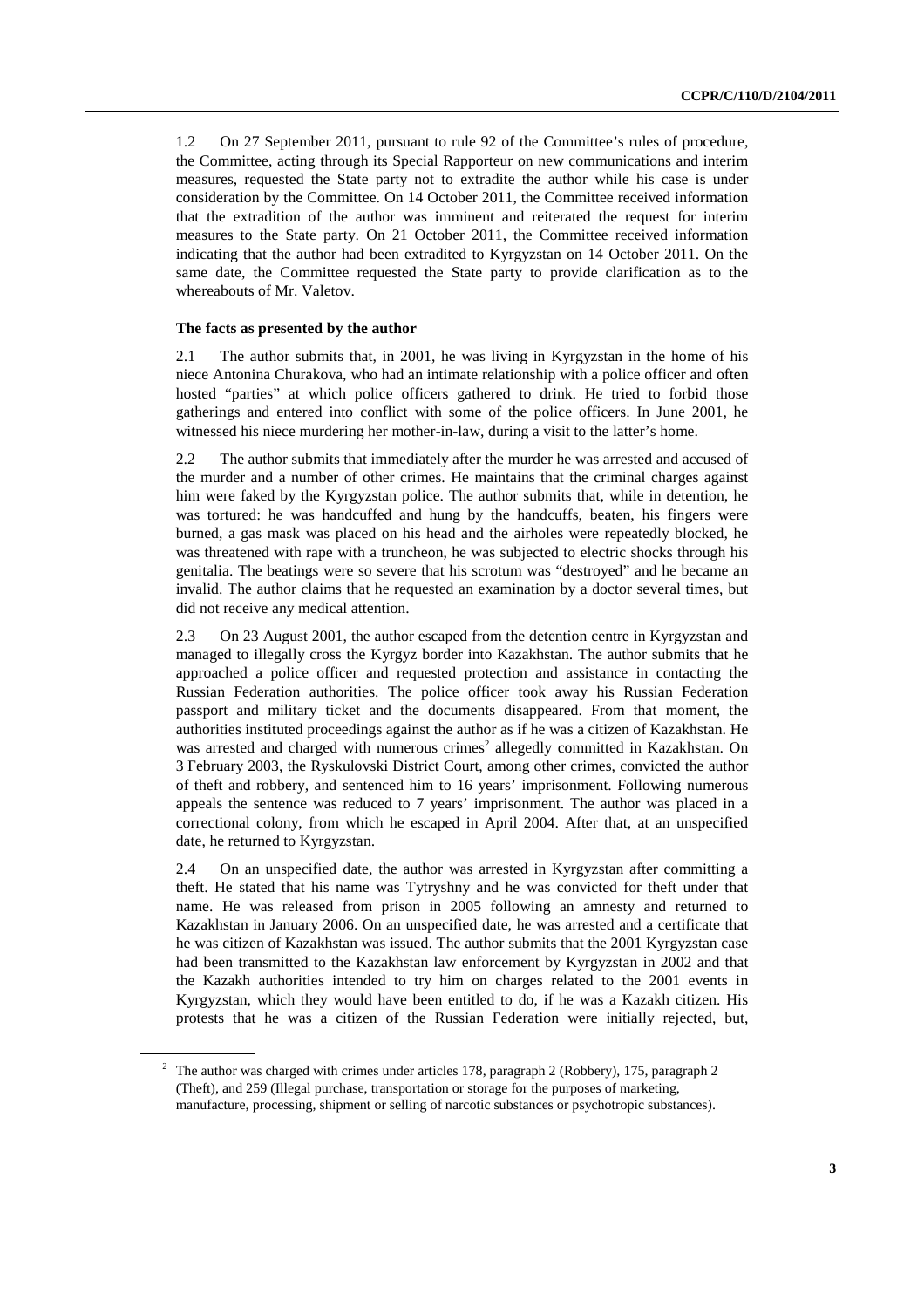following extensive legal proceedings, on 19 August 2008, information was received from the Russian Federation authorities, confirming that he was a Russian Federation citizen. Based on that information the Kazakhstan authorities transferred the 2001 criminal case to the Kyrgyzstan justice system.

2.5 The author was serving the remainder of his prison term in Kazakhstan and was due to be released on 15 July 2011. However, on 11 July 2011, based on a request for extradition from the Office of the Prosecutor General of Kyrgyzstan, the Kostanay Prosecutor ordered that the author be placed under "extradition remand" for 40 days, based on article 534 of the Code of Criminal Procedure of Kazakhstan. On 21 July 2011, the Kostanay District Court confirmed the detention order; on 18 August 2011, the Prosecutor ordered and the Court confirmed that the detention should be extended until 15 September 2011; on 31 August 2011 the Kostanay District Court confirmed that decision as well.

2.6 On 23 August 2011, the Office of the Prosecutor General took a decision to grant the extradition request against the author. His appeal before the Kostanay District Court was rejected on 21 September 2011. His further appeal to the Kostanay District Court was also rejected. The author submits that the latter decision was final, and no further appeal was possible and that, in accordance with the decision of the Office of the Prosecutor General of Kazakhstan, dated 23 August 2011, he was liable to be extradited to Kyrgyzstan. The author contends that he has exhausted all available and effective domestic remedies.

#### **The complaint**

3.1 The author submits that his extradition to Kyrgyzstan would lead to his arrest and torture. He maintains that because he was tortured in Kyrgyzstan before, and because he escaped from a detention centre there, the risk of torture is imminent. He claims that the Kazakhstan authorities are aware of the fact that he had been tortured and that torture in Kyrgyzstan is applied routinely and that, if they extradite him, they would be violating article 7 of the Covenant.

3.2 The author also alleges violations of the domestic criminal procedure, which led to violations of his rights under article 14, paragraph 3 of the Covenant. Specifically, the author submits that during the extradition proceedings, on 11 July 2011, he was not allowed to meet with his lawyer. He also requested and was denied meetings with his lawyer on 18 July 2011 and 19 July 2011, and his numerous complaints in that regard were ignored.

#### **The State party's observations on admissibility and merits**

4.1 On 9 November 2011, the State party submits that, on 14 October 2011, the author had been handed over to the law enforcement authorities of Kyrgyzstan following an extradition request of the Office of the Prosecutor General of Kyrgyzstan. The latter had presented to the State party guarantees for the respect of the author's human rights, including the assistance of lawyers, the "non-application of torture", in accordance with the Convention against Torture and Other Cruel, Inhuman or Degrading Treatment or Punishment and other guarantees. The State party also submits that the author was handed over to the Kyrgyzstan authorities before the Office of the Prosecutor General of Kazakhstan had received the material concerning his appeal to the Human Rights Committee.

4.2 On 25 November 2011, the State party submits that the Office of the Prosecutor General of Kazakhstan by a decision of 23 August 2011 granted the request of the Office of the General Prosecutor of Kyrgyzstan to hand over the Russian citizen Valetov Nikolai Egorovich in order to be tried for the commission of crimes under article 168, paragraphs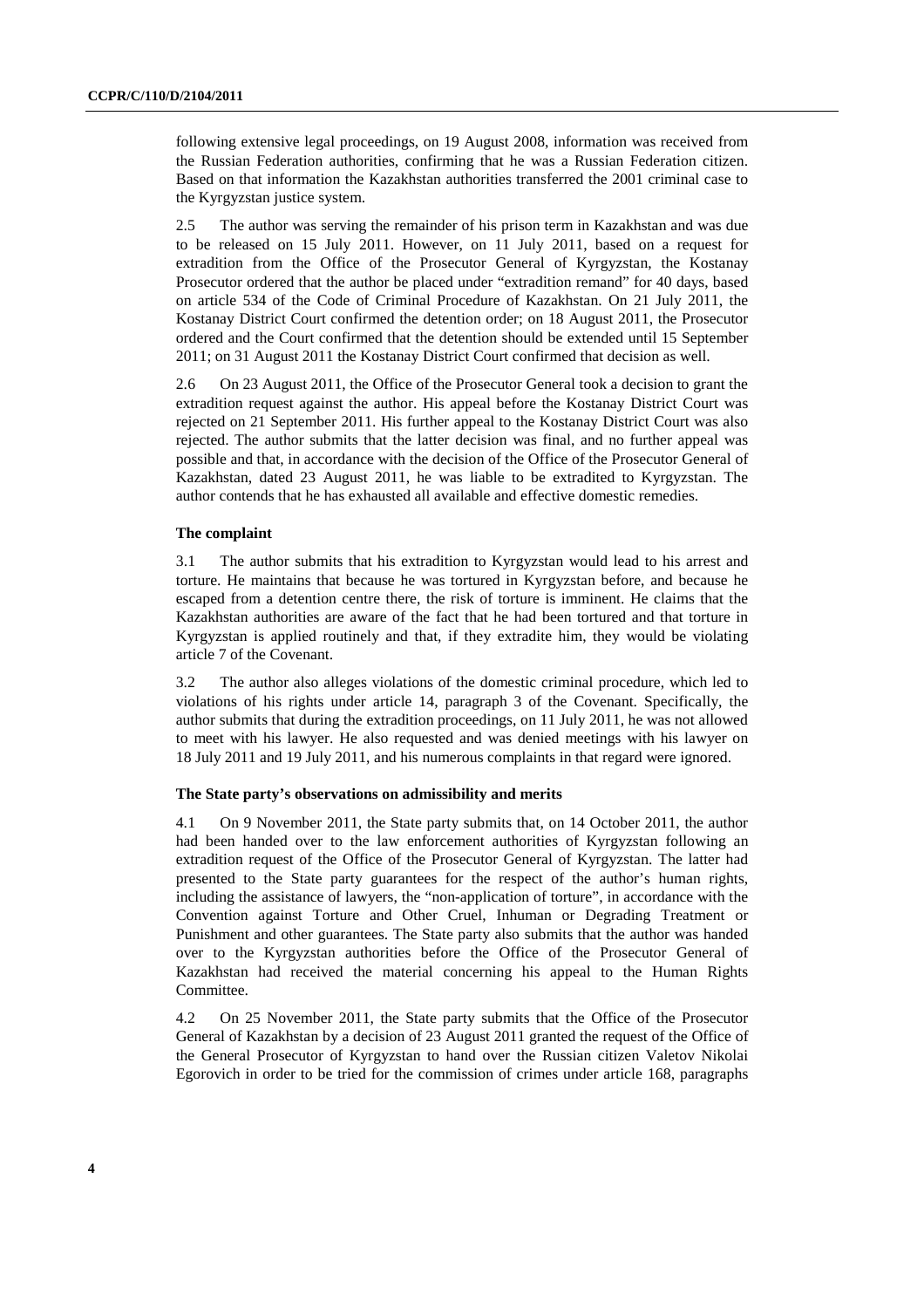2.2, 2.4 and 3.3; article 97, paragraphs 2.3, 2.6, 2.8, 2.15; and article 336, paragraphs 1 and 2.1, of the Criminal Code of Kyrgyzstan<sup>3</sup> and in order to complete the serving of a sentence (1 year and 26 days remaining), imposed by a verdict of the Chuysky Regional Court of 16 March 2005. At the same time, extradition was refused for the purpose of trying the author for the commission of crimes under article 164 of the Criminal Code (theft) because the statute of limitations had expired; under article 168, paragraph 3.1 (robbery committed by a person previously convicted for theft, extortion or banditry) and 259, paragraph 1 (acquisition and storage of narcotic drugs or psychotropic substances without the purpose of sale), because the equivalent crimes had been excluded from the Criminal Code of Kazakhstan; and under article 348, paragraph 2 (theft of a passport or any other important personal document from an individual), because it was not punishable by imprisonment. The said decision was appealed by the author and his appeal was rejected by a decision of Kostanay Municipal Court No. 2 of 21 September 2011. The author further appealed the court decision to the Kostanay Regional Court, which rejected his appeal on 6 October 2011. Accordingly, the extradition decision entered into force and, on 14 October 2011, the author was handed over to the law enforcement bodies of Kyrgyzstan.

4.3 The State party submits that it recognizes the competence of the Human Rights Committee under the Optional Protocol to consider communications from individuals who claim to be victims of a violation by that State party of any of the rights set forth in the Covenant. Further, the State party does not aim to violate its obligations under the Optional Protocol and does not consider the Committee's opinion nugatory and futile, in particular regarding the implementation of rule 92 of the Committee's rules of procedure. In the instant case there was "an unfortunate misunderstanding". The letter from the Ministry of Foreign Affairs, relating the Committee's request not to extradite the author did not reach the Office of the Prosecutor General until 19 October 2011, after the extradition had already taken place.

…

<sup>3</sup> The relevant articles read in pertinent parts: "Article 97. Murder

 <sup>(2)</sup> Murder: …

 <sup>3)</sup> Of a person know to the perpetrator to be in a helpless situation or of a minor; …

 <sup>6)</sup> With particular cruelty; …

 <sup>8)</sup> For mercenary motives or because hired, or connected with robbery, extortion or banditry; …

 <sup>15)</sup> By a group of persons by conspiracy".

 <sup>&</sup>quot;Article 168. Robbery

 <sup>…</sup>  (2) The same crime, if committed: …

 <sup>2)</sup> By a group of persons by conspiracy; …

 <sup>(4)</sup> The same crime, if committed: …

 <sup>4)</sup> With entry into a dwelling, premises or other place of storage; …

 <sup>(3)</sup> The same crime, if committed: …

 <sup>3)</sup> With infliction of grievous bodily harm on the victim …

 <sup>(4)</sup> The same crime, if committed: …

 <sup>4)</sup> With entry into a dwelling, premises or other place of storage".

 <sup>&</sup>quot;Article 336. Escape from a place of detention or custody

 <sup>(1)</sup> Escape from a place of detention, or custody of a person who is serving a sentence or in pretrial detention, shall be punishable by deprivation of liberty for a term of up to three years;

 <sup>(2)</sup> The same act committed: by a group of persons by conspiracy; by an organized group; with the use of violence dangerous for life or health of other persons or with the threat of using such violence; with the use of weapons or objects used as weapons, shall be punishable by deprivation of liberty for a term of three or eight years."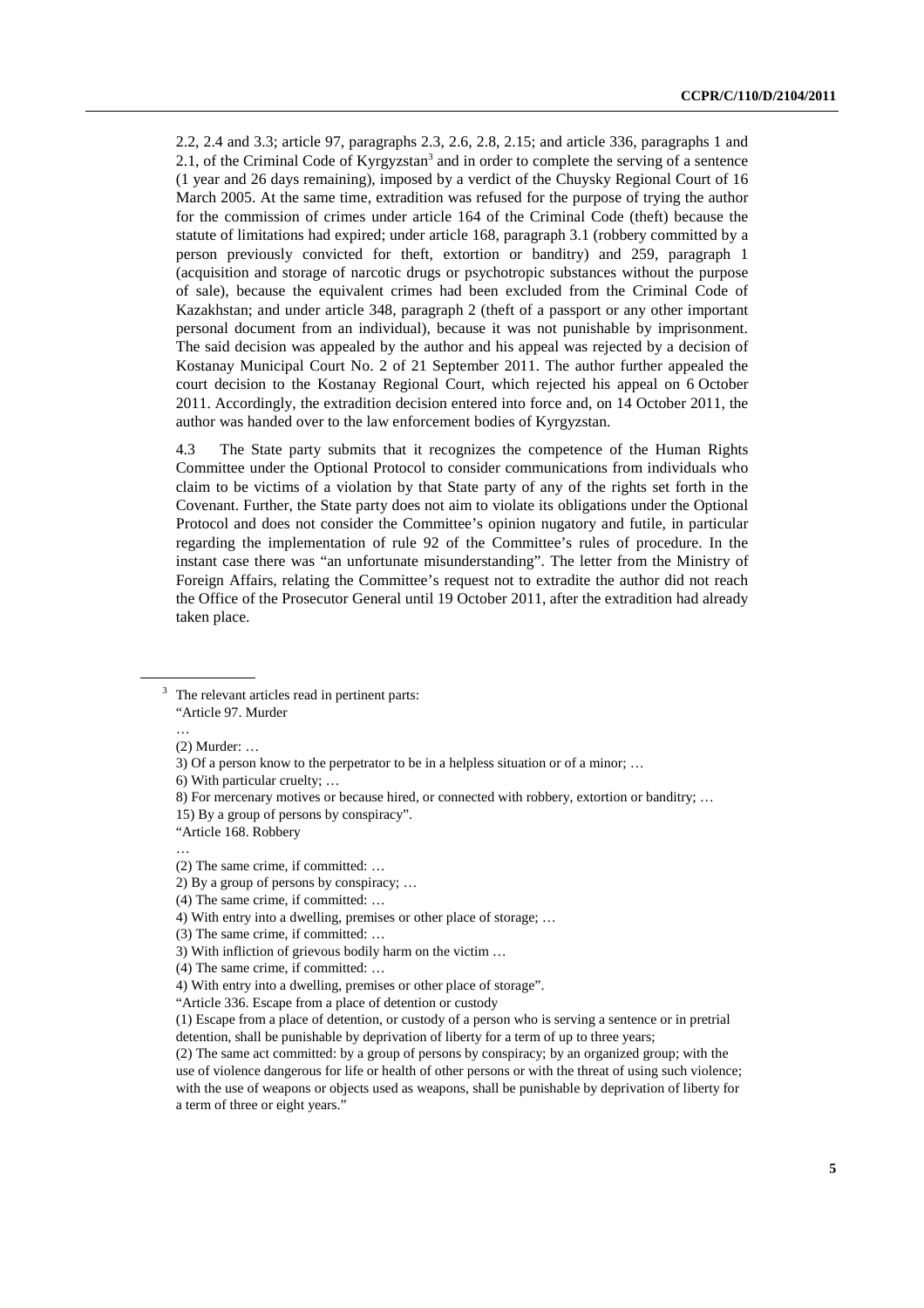4.4 The State party also submits that, following the author's complaints dated 29 June 2011 and 27 July 2011 regarding torture and ill-treatment while in detention in Kyrgyzstan,<sup>4</sup> the Office of the Prosecutor General of Kazakhstan addressed requests to present guarantees that the author shall not be subjected to torture and verifying the lawfulness of the prosecution against him. On 8 August 2011, a reply was received from the Office of the Prosecutor General of Kyrgyzstan, stating that it guarantees that the author will be granted all possibilities to defend himself, including the assistance of lawyers, that he will not be subjected to torture and other cruel, inhuman and degrading treatment or punishment, in accordance with the Convention against Torture, and that allegations that law enforcement officers conducted unlawful activities during the investigation into the author had been subjected to verification and "could not be confirmed". Further, on 26 October 2011, a request was sent to the Office of the Prosecutor General of Kyrgyzstan to allow representatives of the diplomatic or consular mission of Kazakhstan to meet with the author in order to verify that the guarantees are being respected. The Office of the Prosecutor General of Kyrgyzstan responded that it does not object to such meeting. The State party submitted that the meeting will be organized shortly and that it will inform the Committee of its outcome.

4.5 The State party submits that the author's communication should be declared inadmissible because he failed to exhaust all available remedies in accordance with article 5, paragraph 2 (b), of the Optional Protocol. In particular, the State party maintains that the author started making unfounded allegations that he had been tortured by the law enforcement bodies of Kyrgyzstan after he found out that they had requested his extradition for crimes committed on the territory of Kyrgyzstan. The author did not present to the Committee any evidence, such as judicial acts regarding torture or medical certificates, since no such documents exist. There are no complaints or petitions regarding the violations of his right to defence or torture addressed to the Kazakhstan courts by the author. A conclusion may be made that the arguments of the author regarding torture are based on a mere possibility, are only suppositions and suspicions and lack any solid arguments and facts. The State party deems that the author's allegations that he became an invalid as a result of being tortured by Kyrgyz law enforcement officers were motivated by the desire to prevent the extradition at all cost. Nonetheless, the above facts will be subjected to verification by the Kazakhstan authorities: in the near future a request for a medical examination of the author will be sent to the Office of the Prosecutor General of Kyrgyzstan. According to medical documentation regarding the author's health, obtained from the penitentiary institution where the author served his sentence in Kazakhstan, he was only suffering from "general illnesses", such as bronchitis, tonsillitis, problems with the ears and haemorrhoids.

#### **Further submissions from the author**

5.1 On 28 November 2011, the author submitted that he had been extradited to Kyrgyzstan despite the Committee's interim measures request and charged with serious crimes under articles 97, 168 and 336 of the Criminal Code of Kyrgyzstan. He submits that he had already been questioned once, that he fears that he will not be given a fair trial and might be subjected to torture again. He believes that it is the objective of the Kyrgyz authorities to convict him and sentence him to long-term imprisonment and that the domestic procedures do not give him a realistic opportunity to protect himself, since they are not in line with the Covenant.

<sup>&</sup>lt;sup>4</sup> Copies of these complaints had not been submitted by the State party.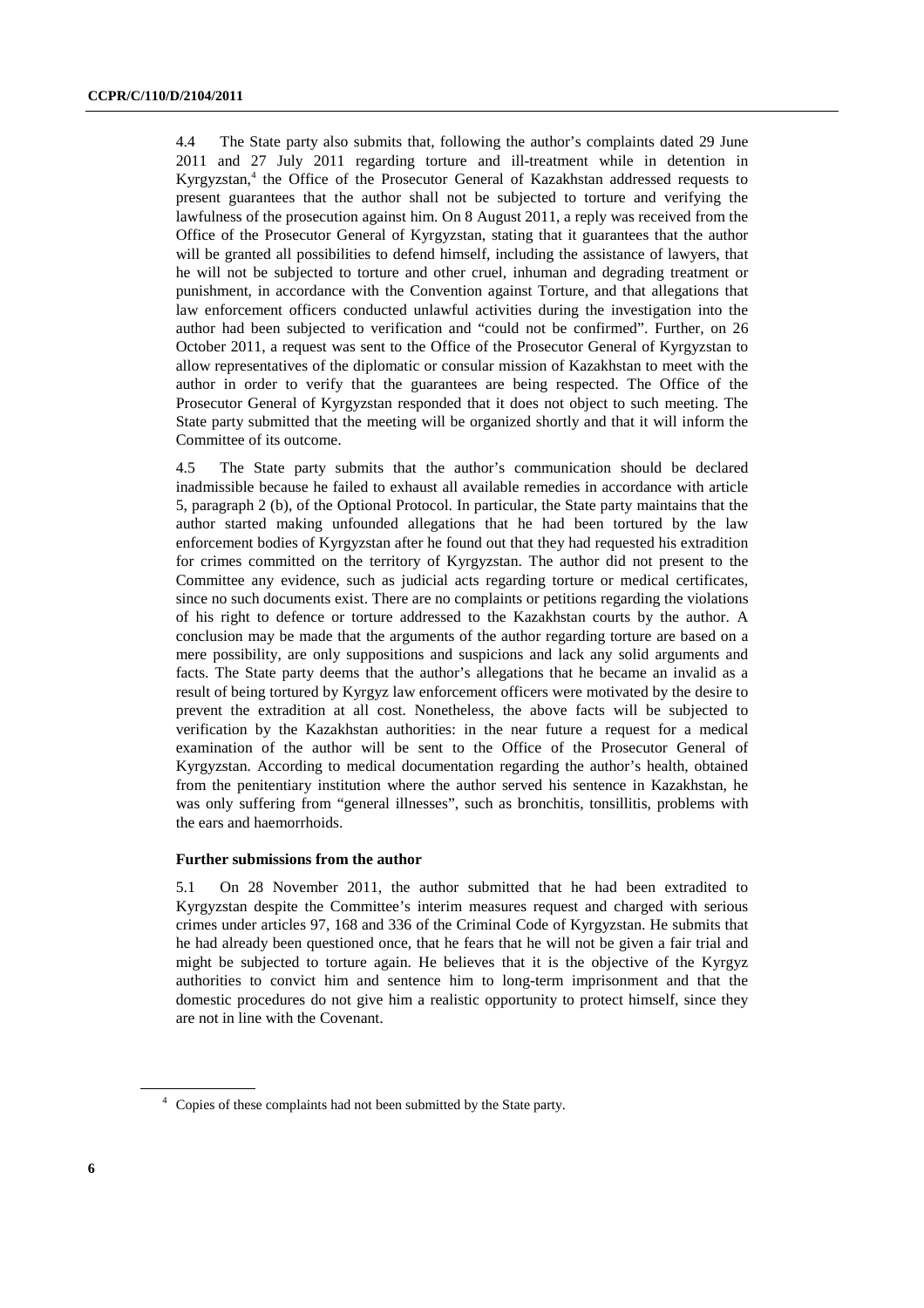5.2 On 9 December 2011, the author submits that by handing him over to the Kyrgyz authorities despite the Committee's request for interim measures, the State party had violated article 1 of the Optional Protocol. In both submissions, he informs the Committee that he submitted complaints to the Russian Federation Embassy, the Office of the Prosecutor General and the Ombudsman.

#### **Author's comments on the State party's observations**

6.1 On 19 March 2012, counsel submits that, already in April 2009, the author had complained to the Kazakhstan International Bureau for Human Rights and Rule of Law that, in June 2001, he had been subjected to torture in Kyrgyzstan but that they had refused to listen to his allegations. After he was convicted to 16 years' imprisonment in Kazakhstan, he filed multiple complaints with different bodies, including regarding the torture he experienced in Kyrgyzstan.<sup>5</sup>

6.2 The author submits that, despite his torture allegations, no forensic medical experts were ever appointed to him, but he maintains that his body still bears the scars resulting from torture.

6.3 When he was detained in 2001, the author informed the Kazakhstan police that he was a citizen of the Russian Federation and requested contact with the nearest representative of the Russian Federation. The officer, however, destroyed his Russian Federation passport and military card. The author repeatedly complained to the Prosecutor's office regarding that violation of his rights, but without success. For example, on 20 July 2007, the Dzhambysky District Prosecutor responded to the author's complaint that, according to the documents in the court case file, the author was a citizen of Kazakhstan and he saw no reason to initiate an investigation. In October 2008, the Karaganda Prosecutor responded that the author's allegation of his illegal conviction and the destruction of his identity documents were unfounded. However, in November 2008 the Migration Police Directorate stated that the author was a citizen of the Russian Federation. The above confirms that no effective investigation of his allegations took place. On 6 August 2009, the Kazakhstan International Bureau for Human Rights and Rule of Law sent a request to the Office of the Prosecutor General of Kazakhstan to investigate the destruction of his identity documents and to prosecute the responsible individuals, but it received no response.

6.4 On 11 July 2011, Kostanay Municipal Court No. 2 allowed a 40-day extradition remand of the author following an extradition request from Kyrgyzstan. The extradition remand was extended on three occasions until 15 October 2011. The author submits that, in the ruling extending his extradition remand, dated 8 September 2011, and the 21 September 2011 decision rejecting his appeal of the decision to extradite him, the Kazakhstan courts violated the presumption of innocence, because they referred to him as having committed crimes.

6.5 The author further submits that, when he was extradited on 14 October 2011, he was in possession of the Committee's letter, informing him that a request not to extradite him had been made under rule 92 of the Committee's rules of procedure, but that document was ignored by the officers in the detention centre in Kazakhstan.

6.6 With regard to the State party's submission that an "unfortunate misunderstanding" occurred in his case, because the Committee's request did not reach the Prosecutor's office until 19 October 2011, 23 days after it was issued, the author maintains that this argument is not valid, since the State party had the request for interim measures, but still proceeded

<sup>&</sup>lt;sup>5</sup> The submission does not specify to which institutions/courts the author complained.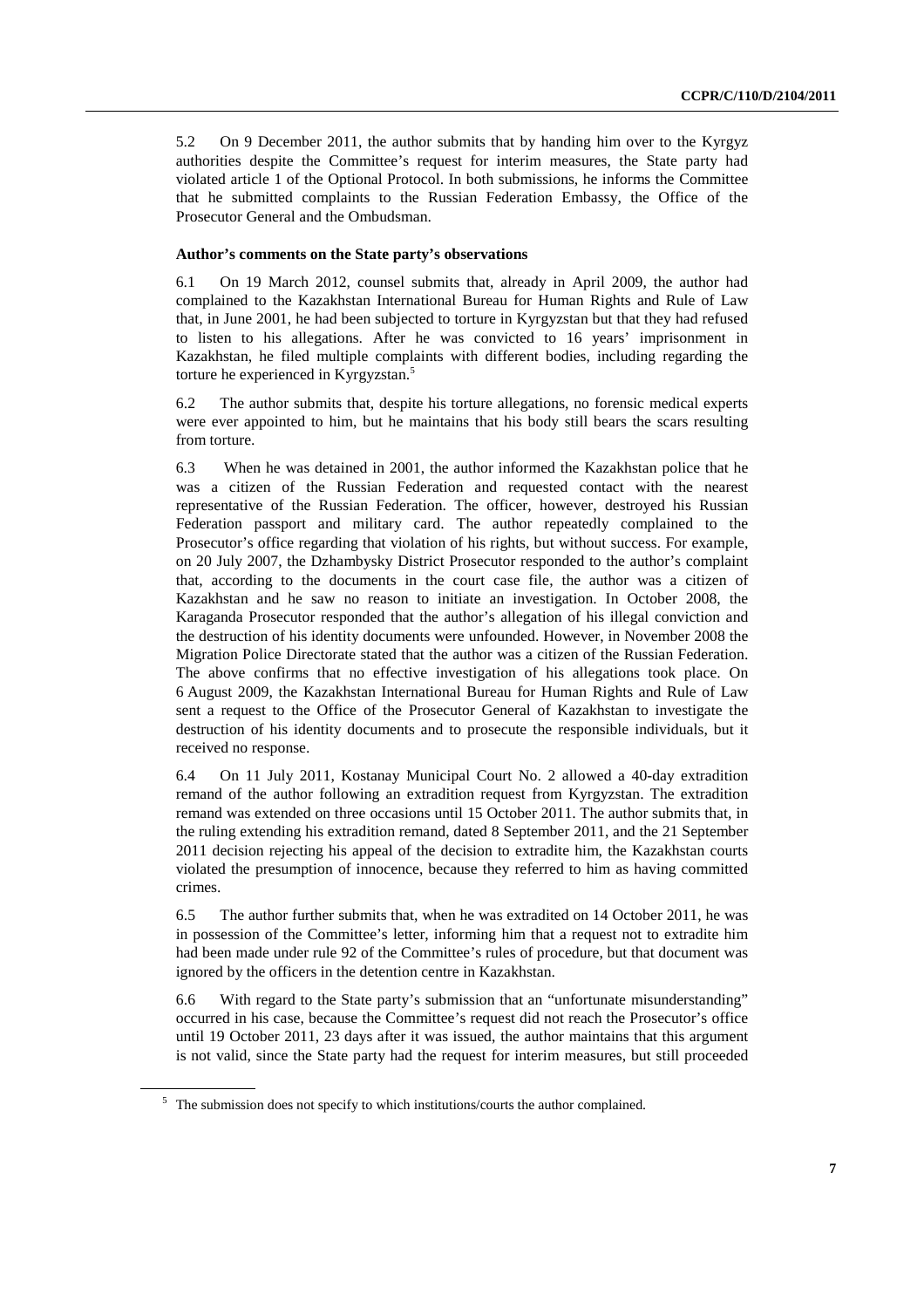with his extradition. He maintains that the State party was aware of the author's allegations that he is at risk of torture or inhuman or degrading treatment and that as a minimum it should have properly assessed that risk, at the time of the extradition, taking into consideration his testimony, information regarding the use of torture in Kyrgyzstan from non-governmental organization and it should have conducted a medical examination in accordance with the Manual on Effective Investigation and Documentation of Torture and Other Cruel, Inhuman or Degrading Treatment or Punishment (Istanbul Protocol). The author further maintains that the assurances provided on 8 August 2011 by the Office of the Prosecutor General of Kyrgyzstan for the respect of the author's rights did not contain any concrete guarantees nor a mechanism for the monitoring of the implementation of those assurances.<sup>6</sup> He maintains that the document is an insufficient guarantee for his rights and it proves that the assurances are not taken seriously and that a real risk exists for the author. He further notes that the State party did not present any documents proving that they verified the implementation of the above guarantees.

6.7 The author maintains that neither the authorities of Kazakhstan nor the authorities of Kyrgyzstan had conducted a proper investigation into his torture allegations as required by the Istanbul Protocol. He could not participate in the investigation procedure, he was never questioned regarding the violations of his rights and no expert medical examination was ever conducted. The "verification" was purely a formality and was not aimed at establishing responsibility and finding and punishing the perpetrators. Only after extraditing the author did the State party start mentioning the possibility of visiting him and requesting a medical examination. The author maintains that these questions should have been raised before his extradition.

6.8 The author notes that, in his complaints, he made references to the *2009 World*  Report of Human Rights Watch<sup>7</sup> and the report of the Special Rapporteur on torture and other cruel, inhuman or degrading treatment or punishment, Juan E. Méndez, from his 2011 mission to Kyrgyzstan (A/HRC/19/61/Add.2), which state that the use of torture and illtreatment to extract confessions remains widespread, there is a serious lack of sufficiently speedy, thorough and impartial investigation into allegations of torture and ill-treatment and the general conditions in most places of detention visited amount to inhuman and degrading treatment.

6.9 The author submits that implicit in a State's adherence to the Optional Protocol is an undertaking to cooperate with the Committee in good faith so as to permit and enable it to consider such communications, and after examination to forward its views to the State party and to the individual. It is incompatible with these obligations for a State party to take any action that would prevent or frustrate the Committee in its consideration and examination of the communication, and in the expression of its Views. He notes that the Committee has repeatedly noted that a State party commits grave breaches of its obligations under the Optional Protocol if it acts to prevent or frustrate consideration by the Committee of a communication alleging a violation of the Covenant, or to render examination by the Committee moot and the expression of its Views nugatory and futile.<sup>8</sup> He submits that he complained to the State party that his rights under article 7 will be violated if he is extradited to Kyrgyzstan. The State party was informed of that, but it proceeded with his extradition before the Committee could finalize its review of the case and issue its Views. The author also refers to the Committee's Views on communication No. 2024/2011, *Israil* 

<sup>&</sup>lt;sup>6</sup> The author refers to the Committee's jurisprudence in communications Nos. 1461/2006, 1462/2006,

<sup>1476/2006</sup> and 1477/2006, *Maksudov et al* v. *Kyrgyzstan*, Views adopted on 16 July 2008, para. 12.5. 7  $^7\,$  Available from www.hrw.org/sites/default/files/reports/wr2009\_web.pdf.

 $8$  The author makes reference to the Committee's jurisprudence in in communications No. 1461/2006, 1462/2006, 1476/2006 and 1477/2006, *Maksudov et al* v. *Kyrgyzstan*, para. 10.2.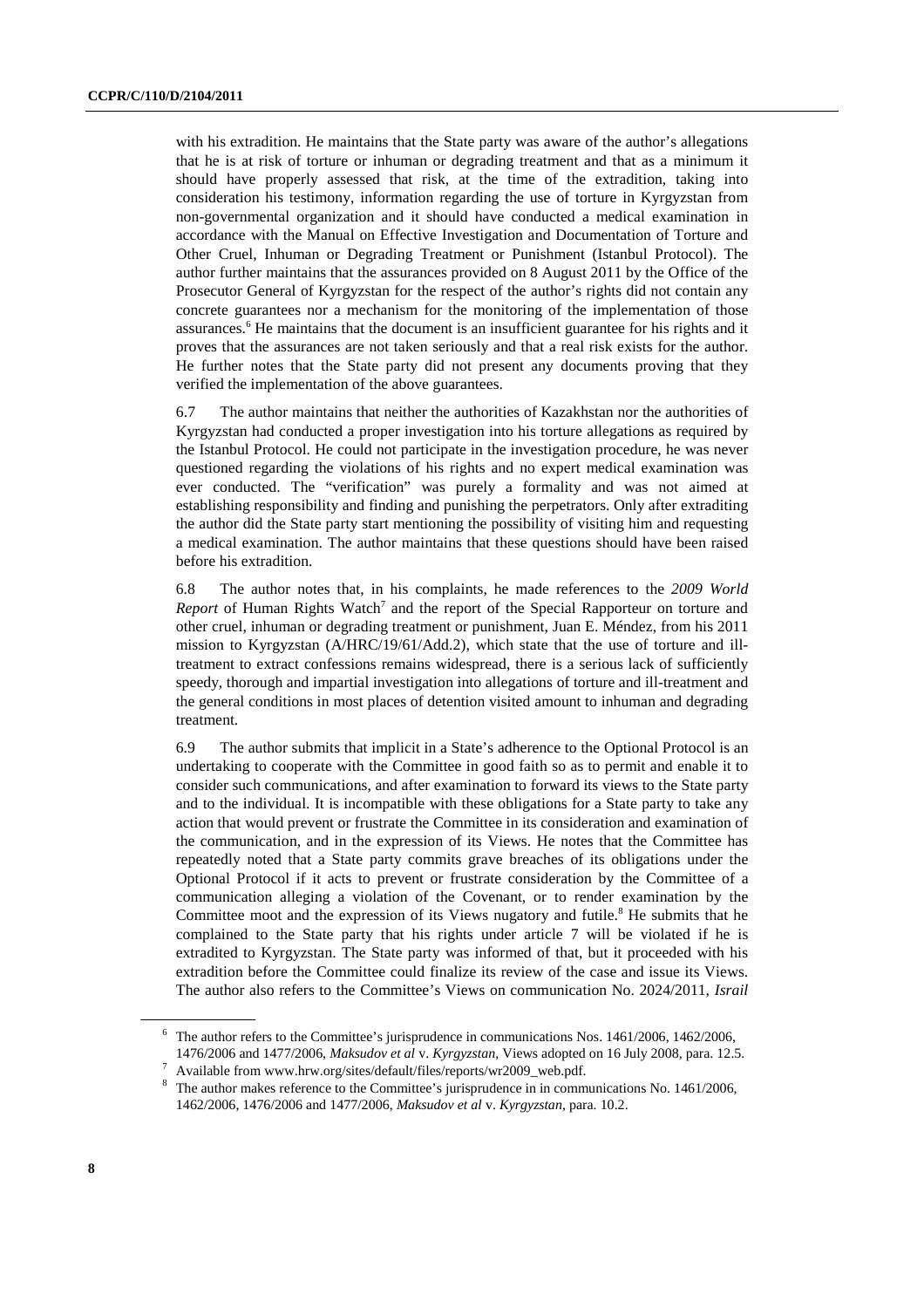v. *Kazakhstan*, where the Committee recalled that interim measures pursuant to rule 92 of the Committee's rules of procedure adopted in conformity with article 39 of the Covenant, are essential to the Committee's role under the Optional Protocol and that flouting of the rule, especially by irreversible measures such as the author's extradition undermines the protection of Covenant rights through the Optional Protocol.<sup>9</sup> The author submits that he had been subjected to torture in Kyrgyzstan and that the Kazakh authorities knew about that; that he had a copy of the Committee's letter requesting interim measures; and that he had provided reports regarding the general human rights situation in Kyrgyzstan. More than two weeks had passed after the request for interim measures had been received, but the author was still handed over to a country where real risk of torture or cruel treatment existed. He reiterates that the above violated his rights under article 7 of the Covenant.

#### **Additional information by the State party**

7.1 On 22 March 2012, the State party reiterates that the Office of the Prosecutor General of Kazakhstan by a ruling of 23 August 2011 granted the request of the Office of the Prosecutor General of Kyrgyzstan to extradite the author.

7.2 With regard to the author's allegations that he was unlawfully and without grounds tried and convicted by the Kazakhstan courts, the State party submits that the author had been convicted on 3 February 2003 by the Ryskulovsky District court for crimes under article  $175$ , part 2, paragraphs (a) and (b), article  $178$ , part 2, paragraphs (a), (b) and (c), and article 259, part 2, of the Criminal Code of Kazakhstan. The State party restates the content of the verdict and submits that the verdict was appealed and recognized as lawful and well grounded. The author was placed in Correctional Colony AK-159/20 on 16 April 2004 to serve his sentence, but on 4 May 2004 he did not return to the colony at the required time and went into hiding. He was placed on the list of wanted individuals and he was eventually arrested. On 16 January 2007, he was convicted under article 359 of the Criminal Code of Kazakhstan (evasion of punishment in the form of imprisonment) and sentenced to five years and three months' imprisonment.

7.3 The State party submits that, in 2002, it received from Kyrgyzstan a criminal case against the author with charges of murder, theft, illegal possession of narcotics, banditry and theft of documents. While he had been under arrest pending investigation of the above crimes, the author escaped from the detention centre in Kyrgyzstan on 23 August 2001. Separate charges were brought against the author regarding the escape from the detention centre and he was placed on a wanted list. The author was found on the territory of Kazakhstan, serving a sentence following a conviction by a Kazakh court, and the above Kyrgyz criminal case was transmitted to the Kazakh authorities in accordance with the Convention on Legal Assistance and Legal Relations in Civil, Family and Criminal Matters (the Chisinau Convention) of 7 October 2002.

7.4 The State party further submits that, on 23 May 2007, another criminal case on charges of escaping from a penitentiary in Kyrgyzstan against N.V. Tytryshny was transferred from Kyrgyzstan to Kazakhstan. The convict had escaped from the penitentiary 1 year and 26 days before the end of the sentence. Through comparison of fingerprints it was established that N.V. Tytryshny and the author are the same person. On that basis, the two cases were joined. In 2008, however, it was established that the author is a citizen of the Russian Federation and, accordingly, in accordance with articles 192 and 528 of the Code of Criminal Procedure of Kazakhstan, the above cases fall outside the Kazakhstan jurisdiction. Accordingly, the cases were returned to the Kyrgyzstan authorities.

<sup>&</sup>lt;sup>9</sup> Views adopted on 31 October 2011, para. 7.3.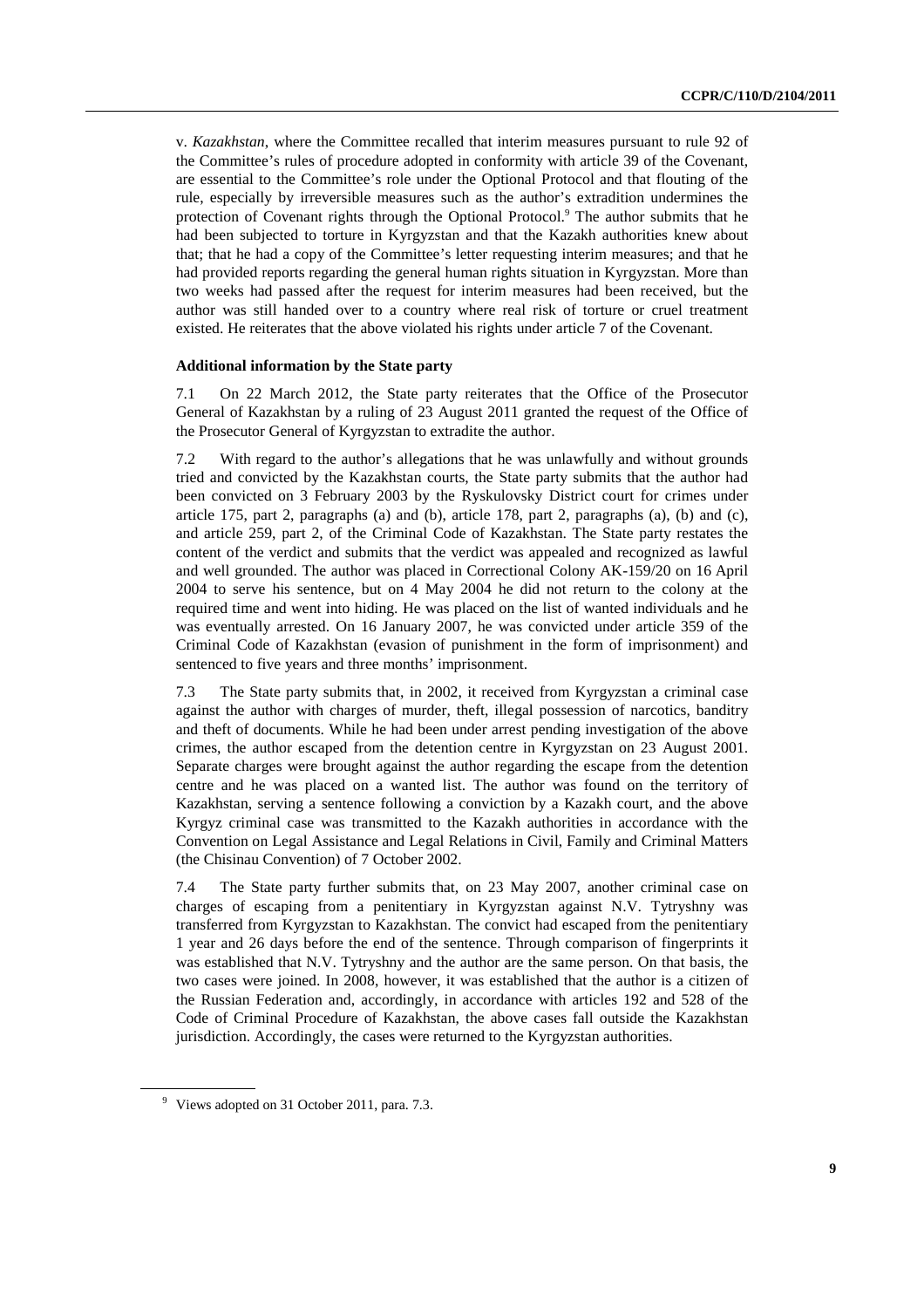7.5 The State party submits that, in accordance with article 85 of the Convention,10 Kyrgyzstan is obliged to report regarding the outcome of the criminal prosecution against the extradited individual, but at the time of the submission the Kyrgyzstan court had not yet reviewed the charges against the author on the merits. The State party proceeds to reiterate its submission of 25 November 2011 (see paras 4.2–4.5 above).

7.6 The State party further submits that, following its request, the Kyrgyzstan authorities conducted a medical examination of the author in order to verify the traces of torture. It submits that, according to the conclusion of the examination, dated 11 January 2012, no injuries including to the external genitals of the author, had been discovered. The State party further submits that, on 22 December 2011, representatives of the Kazakhstan Embassy met with the author in the detention centre in Bishkek and established that his health and living conditions were in good condition and "facts of torture were not confirmed".

7.7 Regarding the author's allegations that, as a citizen of the Russian Federation, he should not be extradited, the State party clarifies that the Convention on Legal Assistance and Legal Relations in Civil, Family and Criminal Matters does not prevent the State party from extraditing the author to his country of origin or to a third country and that, in the latter case, the consent of his country of citizenship is not required.

#### **Further submissions by the author**

8.1 On 17 May 2012, the counsel of the author reiterates all arguments submitted on 19 March 2012. Counsel further states that she has no contact with the author, that she has not received a copy of the conclusion of the medical expert examination, allegedly conducted on 11 January 2012, and that she cannot assess whether it was competent and complete. She further submits that such an examination should have been conducted before and not after the extradition.

8.2 Regarding the conviction of the author by the Ryskulovsky District Court in Kazakhstan in December 2001, counsel submits that the author had stated that he had been forced to sign a confession through the application of psychological pressure and torture, and proceeds to argue that some of the other evidence against the author was not conclusive. She submits that the author appealed the verdict before the Dzambylansky Regional Court and that, on 7 March 2002, the latter issued a decision striking from the verdict some of the charges and reducing the verdict to 12 years' imprisonment. The author filed a further appeal to the supervisory review chamber of the same court, which revoked the previous decisions and returned the case for a retrial before a different judicial panel. The retrial took place on 6 October 2002, and the author was convicted to nine years' imprisonment. The author appealed the new verdict before the Dzambylansky Regional Court and the latter revoked the verdict and returned the case for a retrial once more. On 2 March 2003, the author was convicted to eight years' imprisonment. Following the author's appeal on 20 March 2003, the supervisory review chamber of the Dzambylansky Regional Court amended the verdict, reducing the sentence to seven years' imprisonment.

8.3 Counsel reiterates that the author's rights under article 7 of the Covenant had been violated because the State party did not comply with the Committee's request for interim measures.

8.4 On 7 November 2012, counsel submits that, on 10 October 2012, she received a statement from the author, dated 10 September 2012, in which he alleged that, on 24 April 2012, while he was in a detention centre in Kayyngdy, he was subjected to physical

 $10$  It is not clear from the submission to which Convention the State party refers.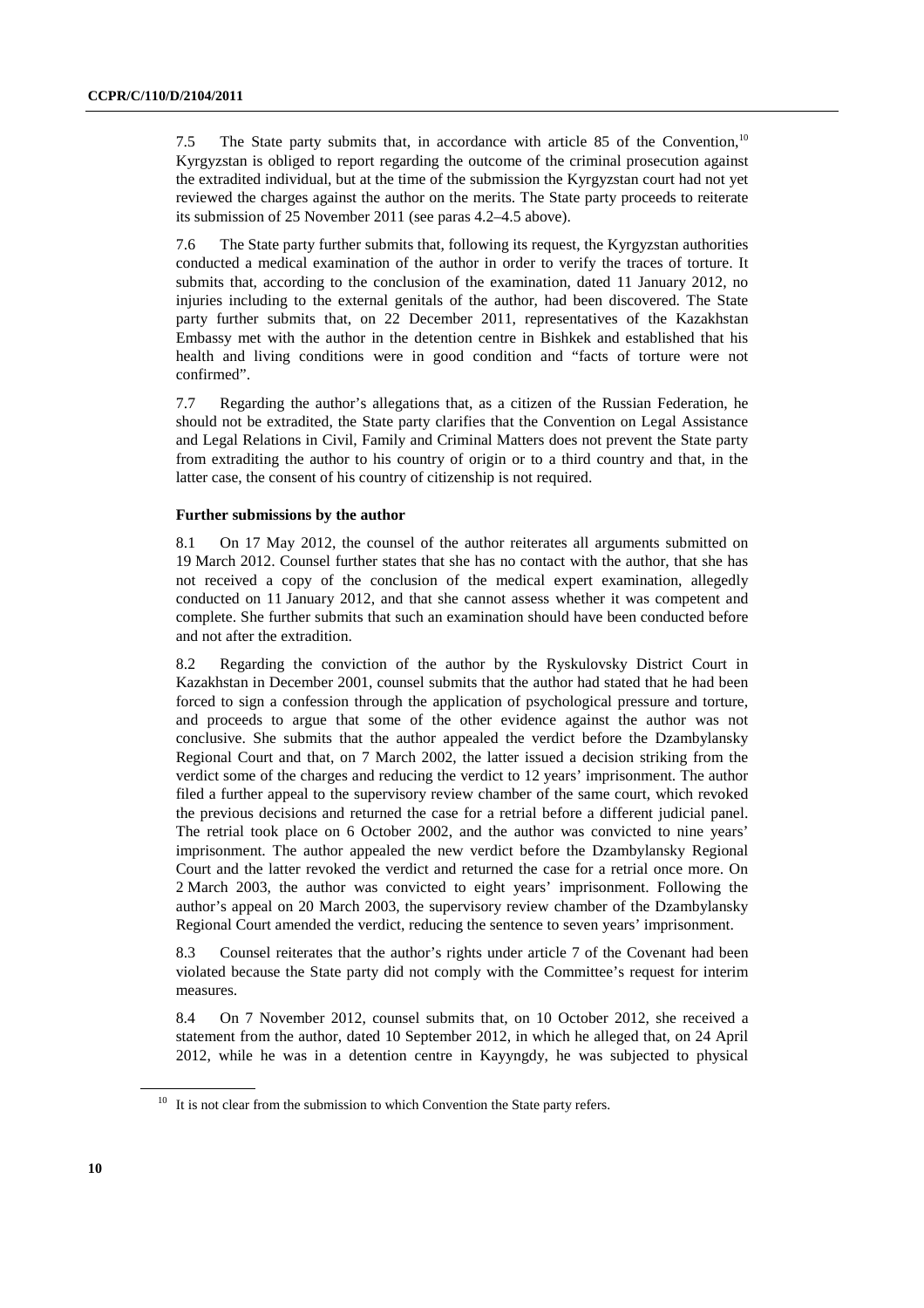violence and that special food that he had received for the celebration of an Orthodox holiday was destroyed by the guards. He also stated that the detention cells in the detention centre lacked toilets and that he was given drinking water in bottles, but these were taken away after a period of time. He alleged that he complained regarding the conditions of detention to the prosecutor's office and to the President, but that all his complaints were ignored. On 11 May 2012, in protest against the repeated use of torture, the lack of investigation into his torture allegations, the "illegal extradition" to Kyrgyzstan and numerous other violations of his human rights, the author "sewed his mouth", and started an indefinite "dry" hunger strike. Later, on an unknown date, the author began to drink water. On 6 June 2012, the counsel of the author was notified of the hunger strike. On 22 October 2012, the author informed his counsel that, during the hunger strike, he was not visited by any attorney, nor by representatives of Kazakhstan or by the prosecutors' office of Kyrgyzstan. Reportedly he had been transferred to a medical unit in mid-October 2012, but he was not receiving proper care and supervision; his weight was not controlled and it was unclear if he was provided with enough water.

8.5 Counsel submits that the author is unable to freely communicate with her. The author also alleges that the conditions of his detention violate of articles 7 and 10 of the Covenant, including through the lack of proper medical care and the lack of access by the defence.

8.6 Counsel submits that Kazakhstan has repeatedly "failed to fulfil its obligations in the present case" by not holding regular meetings or monitoring the human rights of the author, and not reacting to the allegations of torture, actions that it was supposed to conduct according to the "diplomatic assurances" concluded between Kazakhstan and Kyrgyzstan.

8.7 Counsel submits that, owing to the fact that the author has been on hunger strike since 11 May 2012, but also due to the refusal of the Kyrgyz authorities to provide adequate medical care to him, there is a direct threat to the life and safety of the author. Counsel requests the Committee to issue an interim measures request, namely that representatives of the Embassy of Kazakhstan urgently visit the author, ensure a medical examination of his health by independent doctors and, if necessary, require the provision of adequate health care for the preservation of his life and security, in accordance with the Declaration on Hunger Strikers (Declaration of Malta);<sup>11</sup> in line with the obligations assumed under the Covenant and the previously obtained assurances from the authorities of Kyrgyzstan, that the Kazakhstan authorities request the Office of the Prosecutor General of Kyrgyzstan to conduct an efficient, thorough and independent investigation into the torture allegations of the author; that the Kazakhstan authorities develop mechanisms for effective and constant visits to ensure up-to-date, full and accurate information about the human rights' situation of the author; and that the State party inform the Human Rights Committee of the action taken to prevent irreparable damage to the life and health of the author.

#### **The Committee's request for information**

9. On 9 November 2012, the Special Rapporteur on new communications and interim measures requested the State party to provide the Committee with up-to-date information regarding the author's whereabouts and health condition, in view of the agreement between Kazakhstan and Kyrgyzstan, allowing Kazakhstan to monitor the situation of the author after the extradition. He also requested information on the measures taken to comply with this request no later than 9 December 2012.

<sup>&</sup>lt;sup>11</sup> Adopted by the 43rd World Medical Assembly, Malta, November 1991, and editorially revised at the 44th World Medical Assembly, Marbella, Spain, September 1992.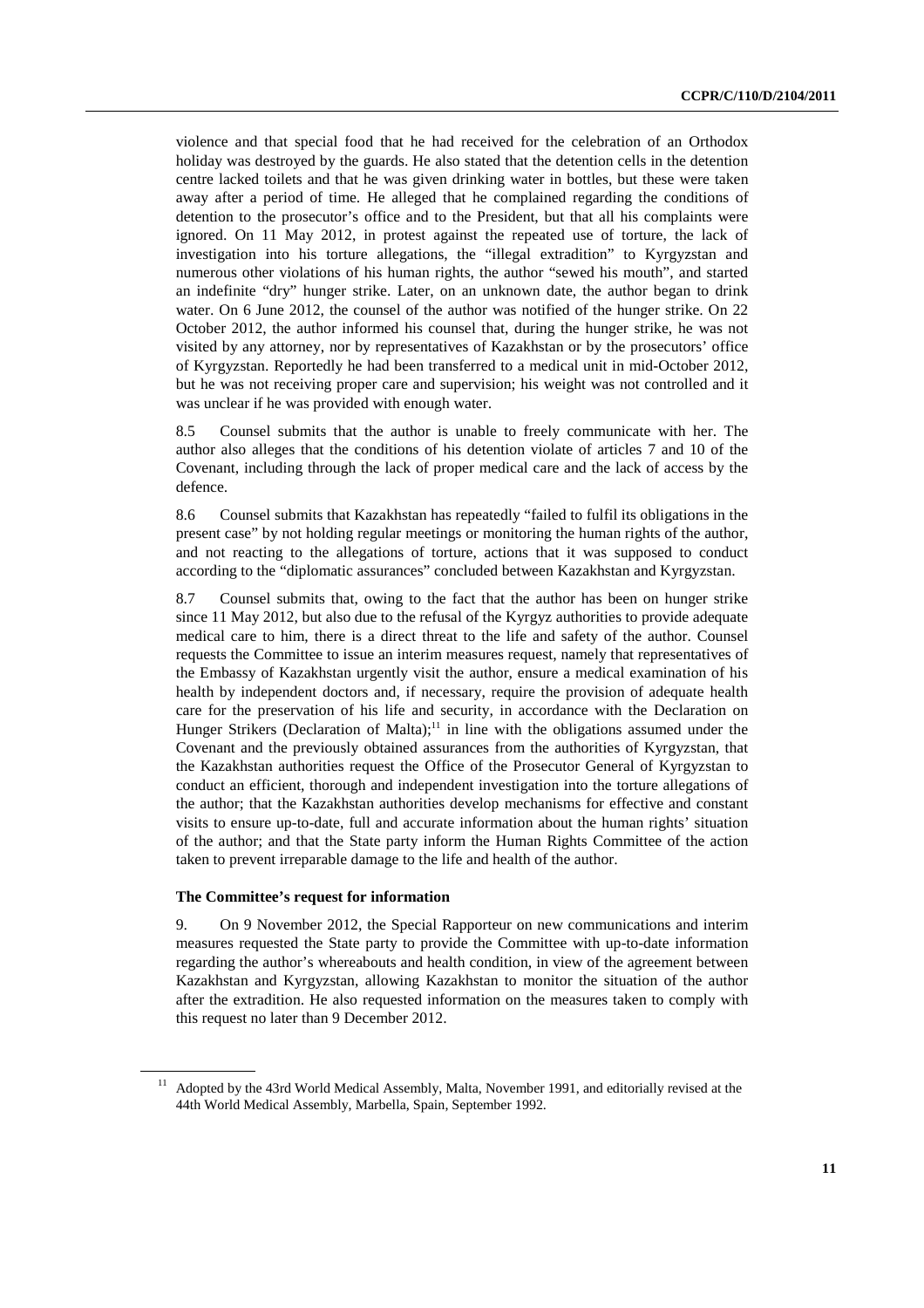#### **State party's further submission**

10.1 On 18 December 2012, the State party submits that, according to information it received from the Office of the Prosecutor General of Kyrgyzstan, the author had been tried by the Panfilovsky District Court of the Chuysky Region and, on 26 April 2012, he had been convicted for crimes under articles 97, 168 and 336 of the Criminal Code of Kyrgyzstan and sentenced to 16 years' imprisonment. On 15 May 2012, the author appealed the verdict and his appeal was still under review. The State party submits that, on 9 November 2012, a forensic psychological examination was ordered in relation to the verification of his torture allegations. Since the author was on hunger strike and his health was deteriorating, the examination was postponed until 21 November 2012. However, the author sewed his own mouth and refused to participate in the psychological examination. On 23 November 2012, in the presence of the Deputy Prosecutor of Panfilovsky District, a medical examination of the author and a "discussion" took place. The conclusion of the above psychological medical examination was that that it did not reveal any injuries to the author, and that he is currently suffering from third-degree hypertonia. At the time of the submission, the author was continuing his hunger strike and had been placed in the medical unit and was receiving medical assistance. The State party disputes the counsel's submission that the author had not been receiving proper medical attention since, according to the log for emergency medical assistance to the detainees on 16 and 17 April 2012, the author had complained of headaches, arrhythmia and dizziness, an ambulance was called and he had received assistance.

10.2 Regarding the author's complaint that, on 24 April 2012, he and other detainees were subjected to physical violence by some detention centre employees and police officers, the allegations had been investigated, other detainees and guards had been questioned and they disagreed with the author's version of the events. A decision was taken not to initiate a criminal prosecution against the guards, that decision was confirmed upon appeal and the author was duly informed of the outcome of his complaint. The State party submits that, since none of the author's torture allegations have been confirmed, his complaint against Kazakhstan was unfounded.

10.3 Regarding the author's complaint that he had not been visited by Kazakhstan representatives, the State party submits that the detention centre where the author is detained is checked on weekly basis by the Prosecutor's office responsible for the supervision of the lawfulness in the correctional institutions, which notes the results in a journal, that could be requested by the Kazakhstan authorities and transmitted to the Committee if necessary. The State party further submits that representatives of its Embassy have not visited the author in Kyrgyzstan to date, since they had not received permission to do so from the Ministry of Foreign Affairs of Kyrgyzstan.

#### **Further submissions from the parties**

11.1 On 15 February  $2013$ ,<sup>12</sup> counsel submits that the author informed her that, on 31 January 2013, he was informed by the head of the medical service of the detention centre in Bishkek that he is suffering from tuberculosis and, subsequently, he was transferred to the correctional colony in the village of Moldovanovka (IK 31), where detainees with this diagnosis are held. He confirmed that he continues his hunger strike and that he is only taking sweet tea and chicken broth; he refuses infusions and medication, since he does not trust the personnel in the detention centre. The author had sewn his mouth with thread, but it rotted, so he replaced it with wire, which was forcibly removed by the

<sup>&</sup>lt;sup>12</sup> Since the counsel for the author is in Kazakhstan, she made an agreement with a lawyer in Kyrgyzstan to visit the author and transmit information from him regarding the case.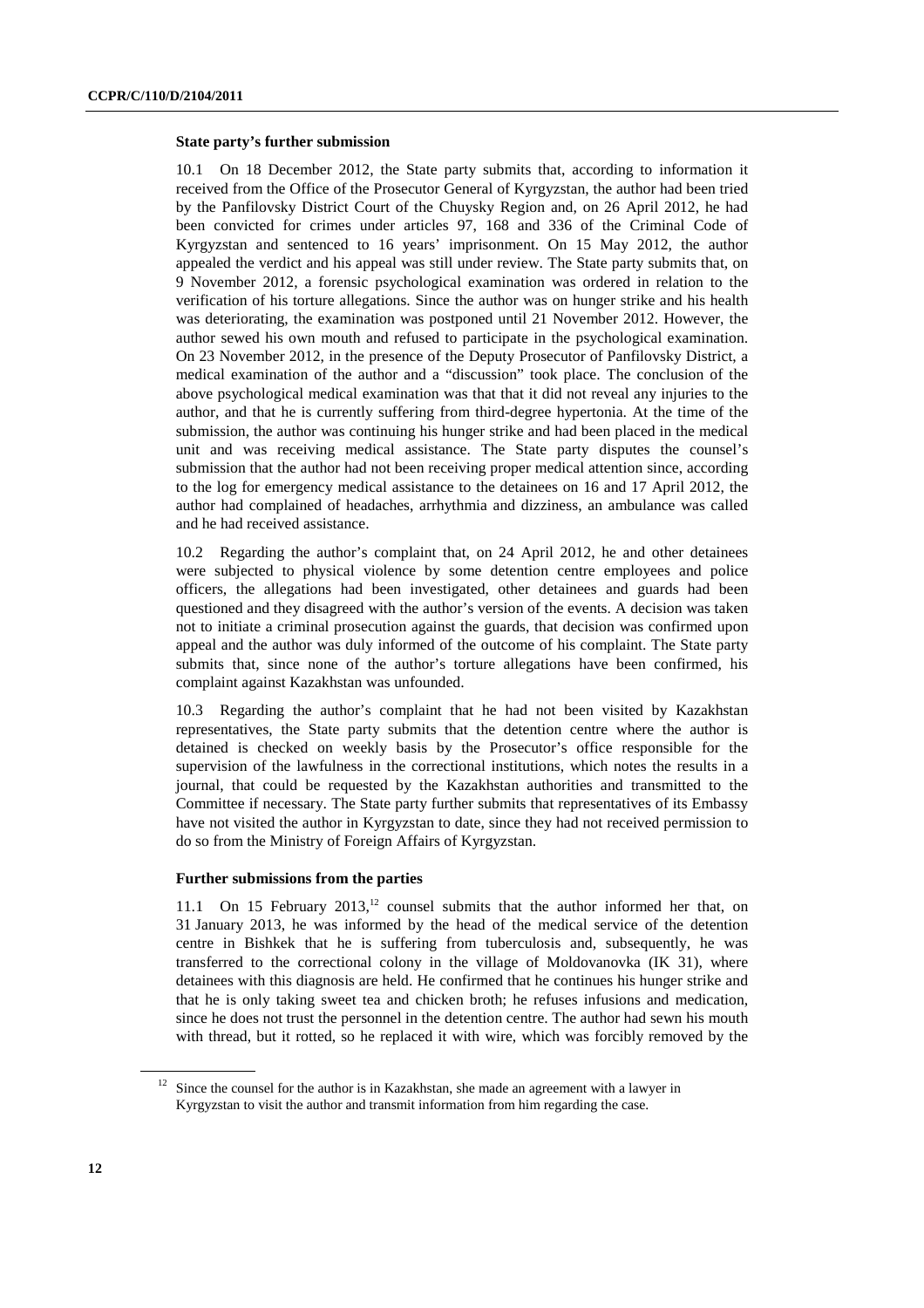personnel of the detention centre on 31 January 2013. He stated that he would terminate the hunger strike if he is provided with a lawyer to defend his rights against the charges brought against him.

11.2 Regarding the events of 24 April 2012, the author submits that he was taken to an interrogation room, where there were several police officers, who stated that they remembered him from 2001, when he complained about them and proceeded to punch him in the head, kidneys and legs. He sustained bruises and bumps. On 26 April 2012, he attempted to complain to a judge, but the latter refused to initiate proceedings. The author maintains that the investigation of the incident was inadequate: detainees who were also illtreated by the police officers were not questioned, despite the fact that the author provided their names, and a medical examination was not conducted in a timely manner. The decision not to initiate criminal prosecution against the perpetrators was not taken until 24 November 2012. The author maintains that Kyrgyzstan failed to conduct a thorough investigation and Kazakhstan failed to insist that a thorough investigation was conducted.

11.3 With regard to the expert medical examination, the author submits that, on one occasion, on 23 November 2012, he was taken on a stretcher for medical examination. The Deputy Prosecutor of the Panfilovsky Region was there as well as the town's forensic medic. The latter did not examine the author, but simply asked him a few questions. The author maintains that he was not offered a psychological examination and that he never refused to undergo one. At the time of the submission, the author was able to move only with crutches and was suffering from exhaustion, high blood pressure and coronary disease.

11.4 Based on the above and the State party's submission that its diplomatic representation cannot visit the author, the author disputes the State party's assertion that his rights were not violated and maintains that his extradition violated the obligations of Kazakhstan under article 7 of the Covenant.

11.5 On 27 February 2013, the State party reiterates its submission from 18 December 2012 (see paras. 10.1–10.3 above).

11.6 On 23 April 2013, the counsel for the author submits that she has lost contact with him, but maintains that the State party's submission does not bring any new information and that Kazakhstan had violated its obligations under article 7 of the Covenant.

11.7 On 14 August 2013, the State party reiterates its submission regarding the criminal proceedings against the author (see para. 10.1 above) and submits that, according to information it received from the Office of the Prosecutor General of Kyrgyzstan on 30 July 2013, the 26 April 2012 verdict against the author was revoked on 12 June 2013 by a decision of the Chuysky Regional Court and returned to the first instance court for a retrial. On 24 July 2013, the prosecution filed a request for a supervisory review of the 12 June 2013 decision, which is still under review. It further submits that a meeting of the author with Kazakh diplomatic representatives is being planned.

11.8 On 9 September 2013, the counsel for the author submits that the State party's submission does not contain any new arguments and that she maintains the previous submissions of the author.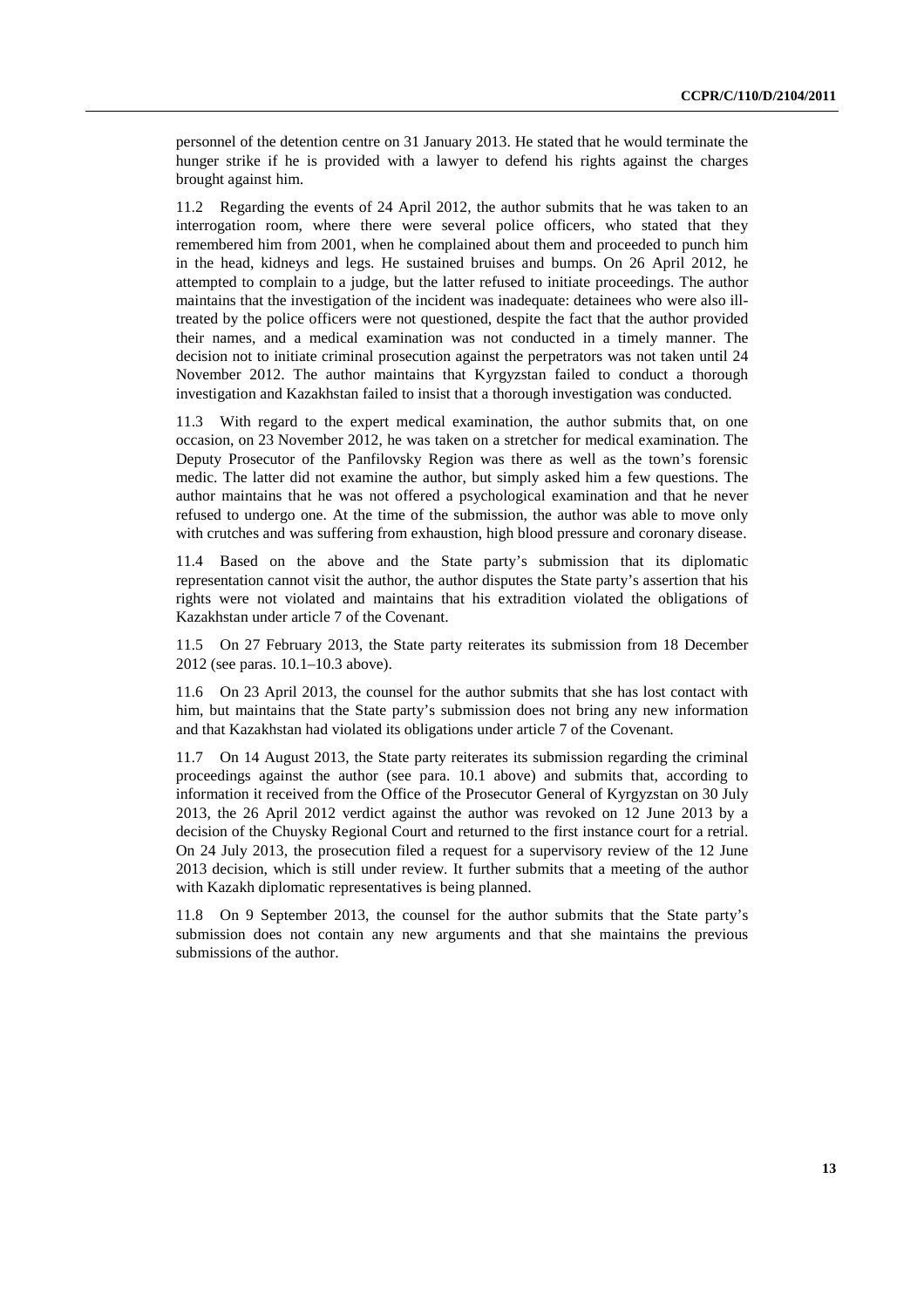### **Issues and proceedings before the Committee**

#### *Non-respect of the Committee's request for interim measures*

12.1 The Committee notes that the State party extradited the author although his communication had been registered under the Optional Protocol and a request for interim measures of protection had been addressed to the State party in this respect. The Committee recalls<sup>13</sup> that, by adhering to the Optional Protocol, a State party to the Covenant recognizes the competence of the Committee to receive and consider communications from individuals claiming to be victims of violations of any of the rights set forth in the Covenant (Preamble and article 1). Implicit in a State's adherence to the Protocol is an undertaking to cooperate with the Committee in good faith so as to permit and enable it to consider such communications, and after examination to forward its views to the State party and to the individual (art. 5, paras. 1 and 4).<sup>14</sup> The Committee takes note of the State party's submission that the letter from the Ministry of Foreign Affairs did not reach the Office of the Prosecutor General until the extradition had taken place. The Committee observes, however, that its request had been transmitted to the Permanent Mission of the State party on 27 September 2011. The request was reiterated on 14 October 2011, after receiving information that the extradition of the author was imminent. Despite that, the extradition still took place on 14 October 2011. It is an obligation of the State party to organize the transmittal of the Committee's requests to the responsible authorities within its territory in a way that would allow the Committee's request to be implemented in a timely manner. The Committee further notes author's uncontested submission that, by the time of extradition, he was in possession of the Committee's letter and that he alerted officers in the detention centre about the request made by the Committee under the rule 92 of the Committee's rules of procedure, but this information was ignored.

12.2 Apart from any violation of the Covenant found against a State party in a communication, a State party commits grave breaches of its obligations under the Optional Protocol if its inaction serves to prevent or frustrate consideration by the Committee of a communication alleging a violation of the Covenant, or to render examination by the Committee moot and the expression of its Views nugatory and futile. In the present communication, the author alleged that his rights under article 7 of the Covenant would be violated, should he be extradited to Kyrgyzstan. Having been notified of the communication, the State party breached its obligations under the Optional Protocol by extraditing the author before the Committee could conclude its consideration and examination, and the formulation and communication of its Views. It is particularly regrettable for the State to have done so after the Committee acted under rule 92 of its rules of procedure, requesting the State party to refrain from extraditing the author.

12.3 The Committee recalls<sup>15</sup> that interim measures pursuant to rule 92 of the Committee's rules of procedure adopted in conformity with article 39 of the Covenant, are essential to the Committee's role under the Optional Protocol. Flouting of the rule, especially by irreversible measures such as, as in the present case, the author's extradition undermines the protection of Covenant rights through the Optional Protocol. In the Committee's view, those circumstances disclose a manifest breach by the State party of its obligations under article 1 of the Optional Protocol.

<sup>13</sup> See, communication No. 869/1999, *Padilla and Sunga* v. *the Philippines*, Views adopted on 19

October 2000, para. 5.1. 14 See communication No. 1910/2009, *Zhuk* v. *Belarus*, Views adopted on 30 October 2013, para. 6.2, and communications Nos. 1461/2006, 1462/2006, 1476/2006 and 1477/2006, *Maksudov et al* v.

*Kyrgyzstan*, para. 10.1. 15 See communication No. 964/2001, *Saidova* v. *Tajikistan*, Views adopted on 8 July 2004, para. 4.4.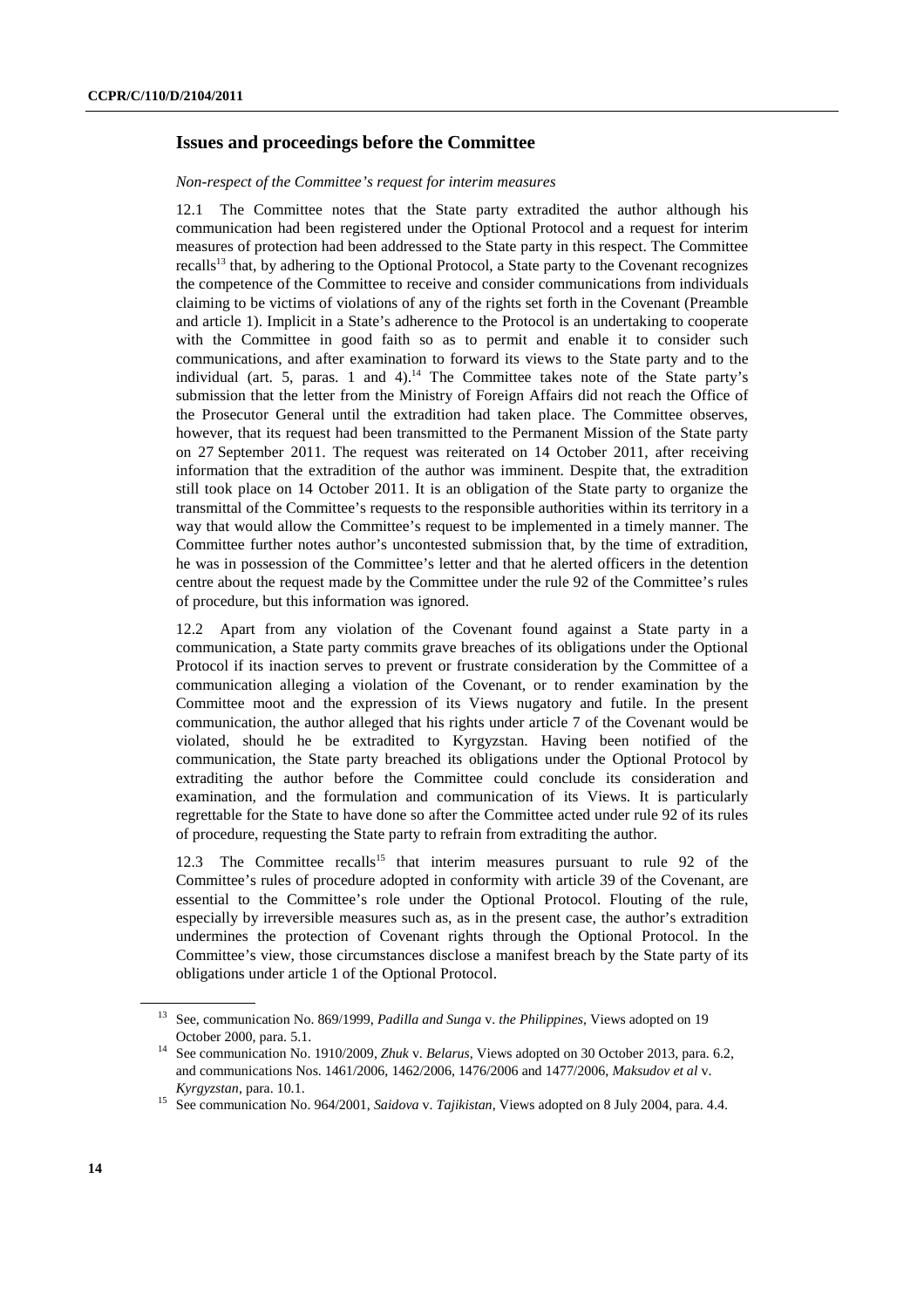#### *Consideration of admissibility*

13.1 Before considering any claim contained in a communication, the Human Rights Committee must, in accordance with rule 93 of its rules of procedure, decide whether or not the communication is admissible under the Optional Protocol to the Covenant.

13.2 The Committee has ascertained, as required under article 5, paragraph 2 (a), of the Optional Protocol, that the same matter is not being examined under another procedure of international investigation or settlement.

13.3 As to the author's claim under article 14, paragraph 3, of the Covenant, the Committee notes that the author does not appear to have brought this issue before the domestic courts. Given the author's failure to do so, the Committee considers that this part of the communication is inadmissible under article 2 and article 5, paragraph 2 (b), of the Optional Protocol.

13.4 The Committee notes the State party's submission that the author's communication should be declared inadmissible because he failed to exhaust all available remedies, since he started making allegations that he had been tortured by the law enforcement bodies of Kyrgyzstan only after he found out that they had requested his extradition. The Committee, however, notes that, according to the State party's own submission (see para. 4.4 above), the author raised his claims in his complaints, dated 29 June 2011 and 27 July 2011, and in the context of the extradition proceeding before the State party's courts. Accordingly, the Committee is not precluded from considering the communication by article 5, paragraph 2 (b), of the Optional Protocol.

13.5 The Committee considers that the author has sufficiently substantiated his claim under article 7 of the Covenant, for purposes of admissibility. Accordingly, it declares this claim admissible and proceeds to its examination on the merits.

#### *Consideration of the merits*

14.1 The Human Rights Committee has considered the communications in the light of all the information made available to it by the parties, as provided for under article 5, paragraph 1, of the Optional Protocol.

14.2 As to whether the author's extradition to Kyrgyzstan exposed him to a real risk of torture or ill-treatment, the Committee observes that States parties must not expose individuals to the danger of torture or cruel, inhuman or degrading treatment or punishment upon return to another country by way of their extradition, expulsion or refoulement.<sup>16</sup> This principle should not be subject to any balancing with considerations of the type of criminal conduct an individual is accused or suspected of. $17$  The Committee notes that the prohibition of refoulement that derives from article 7 of the Covenant imposes an obligation on the State party to conduct a thorough assessment of the information that was known, or ought to have been known, to the State party's authorities at the time of the extradition and that is relevant for the determination of the risks associated with the extradition. The Committee reiterates that, if a State party removes a person within its jurisdiction to another jurisdiction where there are substantial grounds for believing that extradited person will

<sup>&</sup>lt;sup>16</sup> Human Rights Committee, general comment No. 20 (1992) on the prohibition of torture or cruel, inhuman or degrading treatment or punishment, *Official Records of the General Assembly, Fortyseventh Session, Supplement No. 40* (A/47/40), annex VI, sect. A, para. 9. 17 See communication No. 2024/2011, *Israil* v. *Kazakhstan*, para 9.4.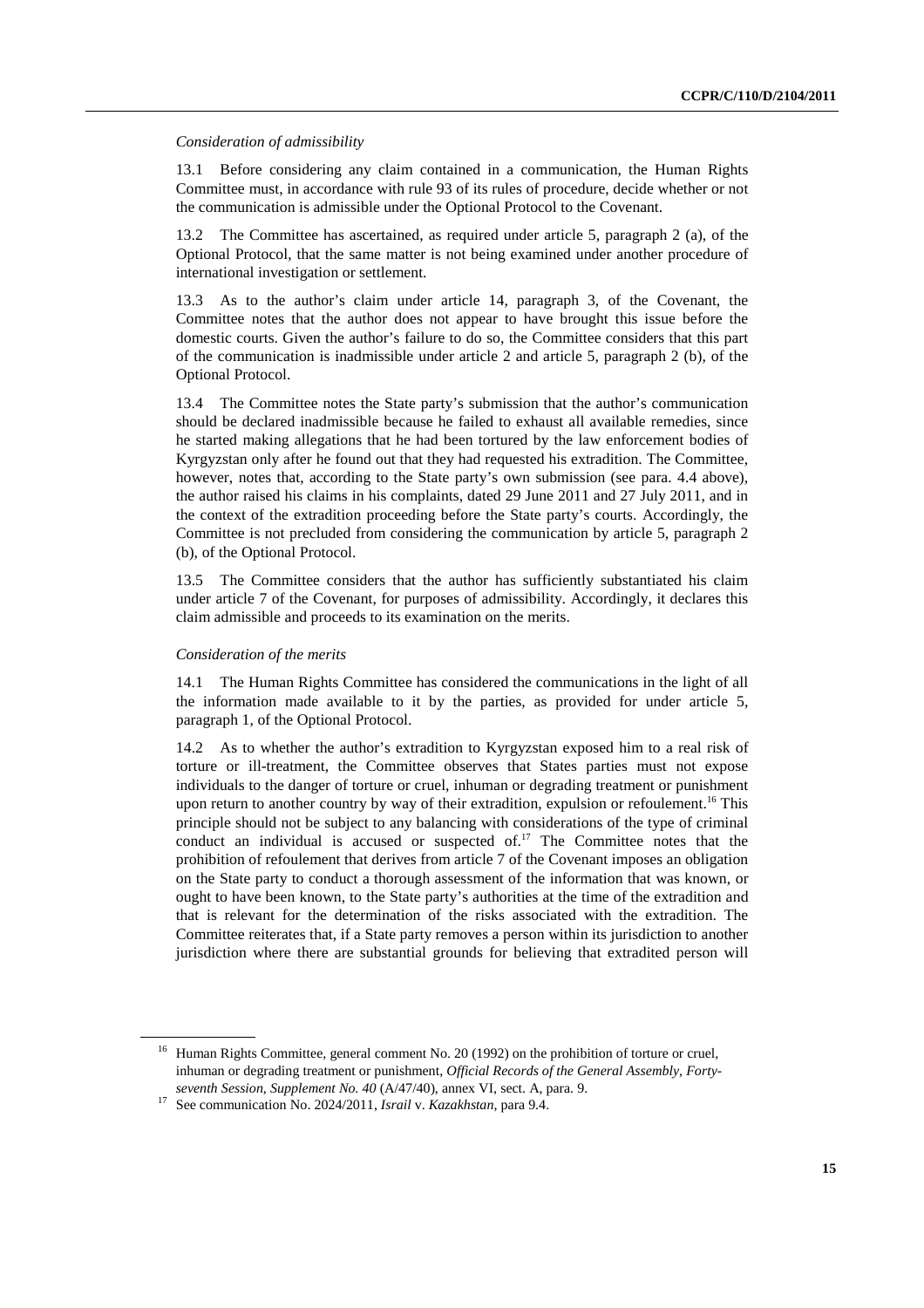face a real risk of irreparable harm, such as that contemplated by article 7 of the Covenant, the State party itself may be in violation of the Covenant.<sup>18</sup>

14.3 The Committee notes that the State party conducted an investigation in response to the author's complaints dated 29 June 2011 and 27 July 2011, with the aim of verifying the allegations of torture. The Committee also notes, however, the author's uncontested allegations that the "verification was purely a formality", that author could not participate in the investigation procedure and was never questioned and no forensic examination was conducted.

14.4 The Committee also notes author's submission that, as a result of torture while in detention in Kyrgyzstan, he sustained severe bodily injuries, which resulted in invalidity. The Committee further notes the State party's submission that the author's claims of torture by the Kyrgyz law enforcement officers are unfounded and are motivated by the desire to prevent the extradition. In the Committee's view, the State party has failed to explain why it rejected the author's claims of torture without carrying out medical forensic examination prior to the deportation of author, which could have verified his allegation that his body still bears the scars and signs of torture. The Committee also notes that, after the extradition had taken place, the State party recognized the need and requested the Office of the Prosecutor General of Kyrgyzstan to carry out a medical examination in order to verify the author's allegations of torture.

14.5 The Committee recalls that, at the time of the author's extradition, it was known, or should have been known, to the State party's authorities that there were credible public reports of widespread use of torture against detainees in Kyrgyzstan.<sup>19</sup> It observes that, in assessing the existence of a real risk of irreparable harm in the country requesting the extradition, the competent Kazakh authorities had to take into account all relevant considerations, including the prevailing circumstances in Kyrgyzstan. The Committee notes that the State party procured assurances from the Office of the Prosecutor General of Kyrgyzstan to respect the author's rights. The existence of assurances, their content and the existence and implementation of enforcement mechanisms are all elements which are relevant to the overall determination of whether, in fact, a real risk of proscribed illtreatment existed. The Committee reiterates, however, that, at the very minimum, the assurances procured should contain a monitoring mechanism and be safeguarded by practical arrangements as would provide for their effective implementation by the sending and the receiving States.<sup>20</sup> The Committee notes the State party's assertion that, to date, representatives of its Embassy were unable to visit the author at the place of his detention in Kyrgyzstan, since they did not receive permission to do so from the Kyrgyz authorities. The State party failed to inform the Committee if it took any action in response to this refusal, in order to implement the "diplomatic assurances" concluded between Kazakhstan and Kyrgyzstan.

14.6 The Committee further notes allegations by the author that, after his extradition, he was subjected to treatment prohibited under article 7 of the Covenant and that, on 11 May

<sup>18</sup> See communication No. 469/1991, *Ng* v. *Canada*, Views adopted on 5 November 1993, para. 6.2; and Human Rights Committee, general comment No. 31 (2004) on the nature of the general legal obligation imposed on States parties to the Covenant, *Official Records of the General Assembly, Fiftyninth Session, Supplement No. 40, vol.* I (A/59/40 (Vol. I)), annex III, para. 12.<br><sup>19</sup> See concluding observations of the Human Rights Committee, the Kyrgyz Republic,

CCPR/CO/69/KGZ, 20 July 2000, para. 7; the Report of the Committee against Torture to the General

Assembly, A/55/44, para. 74. 20 See communications Nos. 1461/2006, 1462/2006, 1476/2006 and 1477/2006, *Maksudov et al* v. *Kyrgyzstan*, para 12.5, and communication No. 1416/2005, *Alzery* v. *Sweden*, Views adopted on 25 October 2006, para. 11.5.